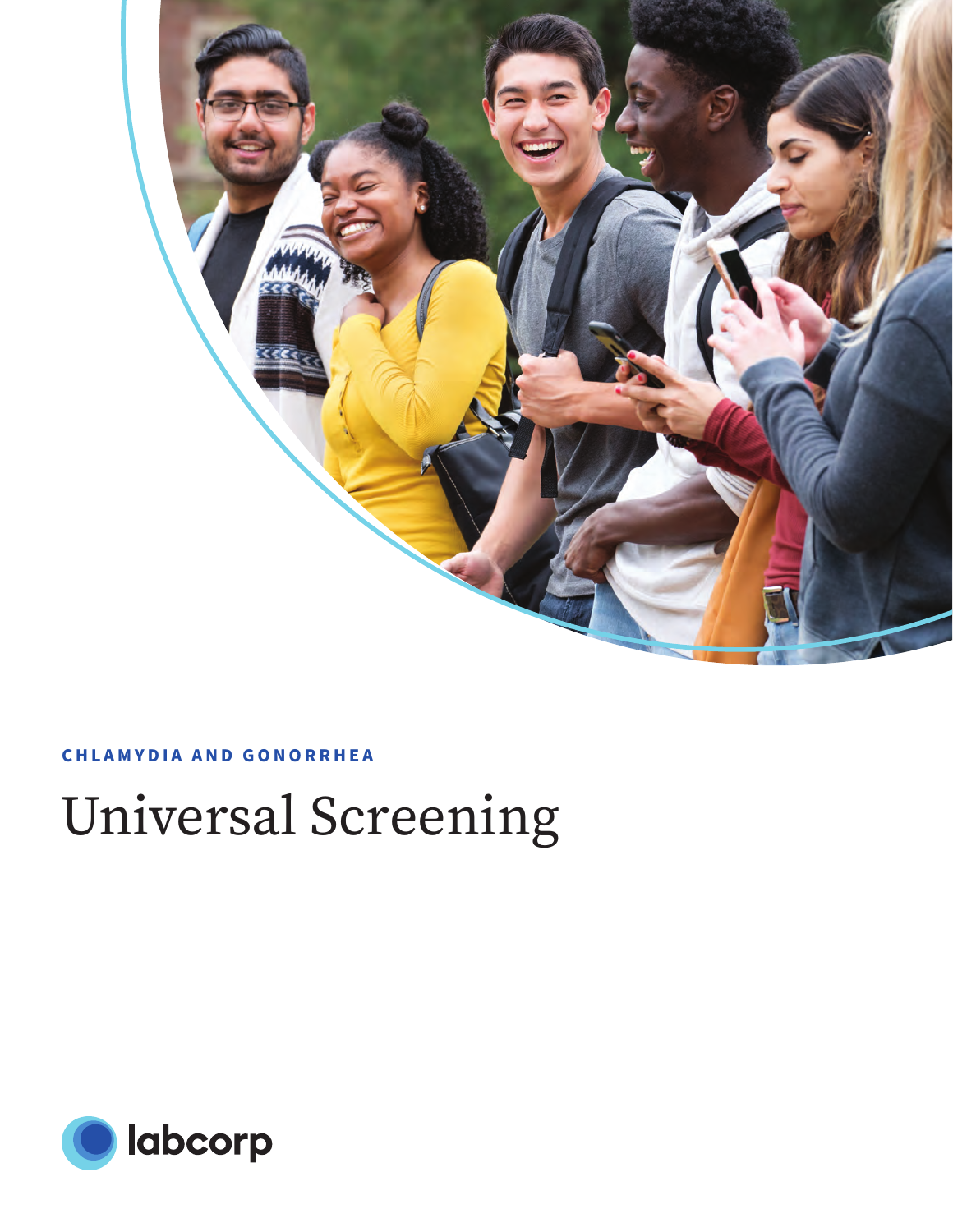In 2019, data shows that chlamydia and gonorrhea were on the rise for the sixth year. $^1$ 

CT and NG are commonly asymptomatic. Many patients don't know they are at risk or that they are infected.

Chlamydia (CT) and gonorrhea (NG) are the two most common reportable sexually transmitted infections (STIs). Rates of chlamydia and gonorrhea are on the rise.



Many patients have concerns about confidentiality and don't always admit to being sexually active.<sup>3</sup> This means that many CT/NG infections remain undiagnosed and untreated. As many as 10-20% of untreated chlamydia or gonorrhea infections progress to pelvic inflammatory disease (PID).4



etiological agents of Pelvic Inflammatory Disease (PID) – and have been implicated in one third to one half of PID cases<sup>6</sup>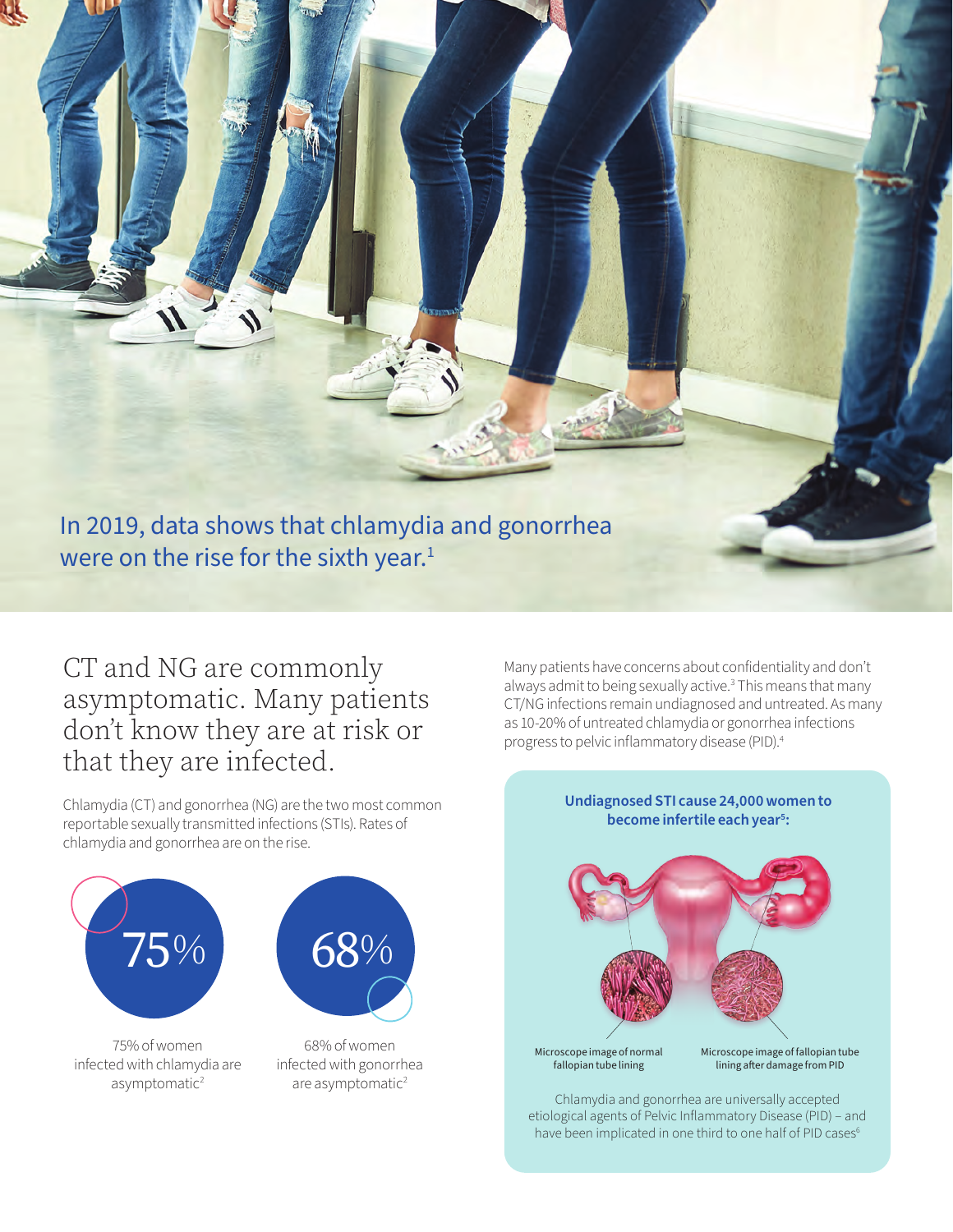# Guidelines

### **Centers for Disease Control and Prevention7**

- Screening of adolescents and young adult females during clinical encounters can be considered regardless of reported sexual activity
- Sexually active women age 24 and under
- Women age 25 and older at increased risk
- All pregnant women ages <25 as well as older women at increased risk should be routinely screened at first prenatal visit. Pregnant women who remain at increased risk should be retested during the third trimester

#### **US Preventive Services Task Force8**

- Sexually active women under age 24
- Older women at increased risk for infection

#### **Well-Woman Care Clinical Summary**<sup>9,10</sup>

- Age 13-24 annually
- > 24 annually if increased risk
- All pregnant women

#### **American Academy of Pediatrics10**

Sexually active adolescents and young adult women under age 25 should be tested at least annually, even if they don't have symptoms and use barrier contraception



According to a recent HEDIS Survey, only 42% of young women are screened annually for chlamydia<sup>11</sup>

## Missed Opportunities: Risk-based Screening

Requires taking a sexual history to identify sexually active women who should be tested for chlamydia, which is a barrier to screening. Even among adolescents who reported abstinence, cases of CT and NG were found.

In risk-based screening, the health care provider asks patients if they want to be screened, giving them the opportunity to opt out.

# A universal screening CT/NG approach

Target women within the high-risk age group covered by guidelines from USPSTF and CDC guidelines (women 15-24 years old) without regard to the sexual activity they report. Women 15-24 years old could be tested, unless their record is flagged when they check in that they have had a negative test within the past year, or they did not want to be tested. Health care provider would say to patients, "We are going to test you today."

### **Total Cost for a Model Population of 100,000 Individuals\* (15-24 years)†**



† Adapted from: Owusu-Edusei K, Hoover KW, Gift TL. Cost-effectiveness of opt-out chlamydia testing for high-risk young women in the U.S. *Am J Prev Med*. 2016;51(2):216-24. doi: 10.1016/j. amepre.2016.01.007.

\*Population includes men and women

Increased cost of screening was offset by reduction in overall health care system spend (fertility treatments, etc.).

### Reduce adverse outcomes

According to the new CDC guidelines, providers might consider opt-out chlamydia and gonorrhea screening (i.e., the patient is notified that testing will be performed unless the patient declines, regardless of reported sexual activity) for adolescent and young adult females during clinical encounters.7

Cost-effectiveness analyses indicate that optout chlamydia screening among adolescent and young adult females might substantially increase screening, be cost-saving, and identify infections among patients who do not disclose sexual behavior.<sup>7</sup>